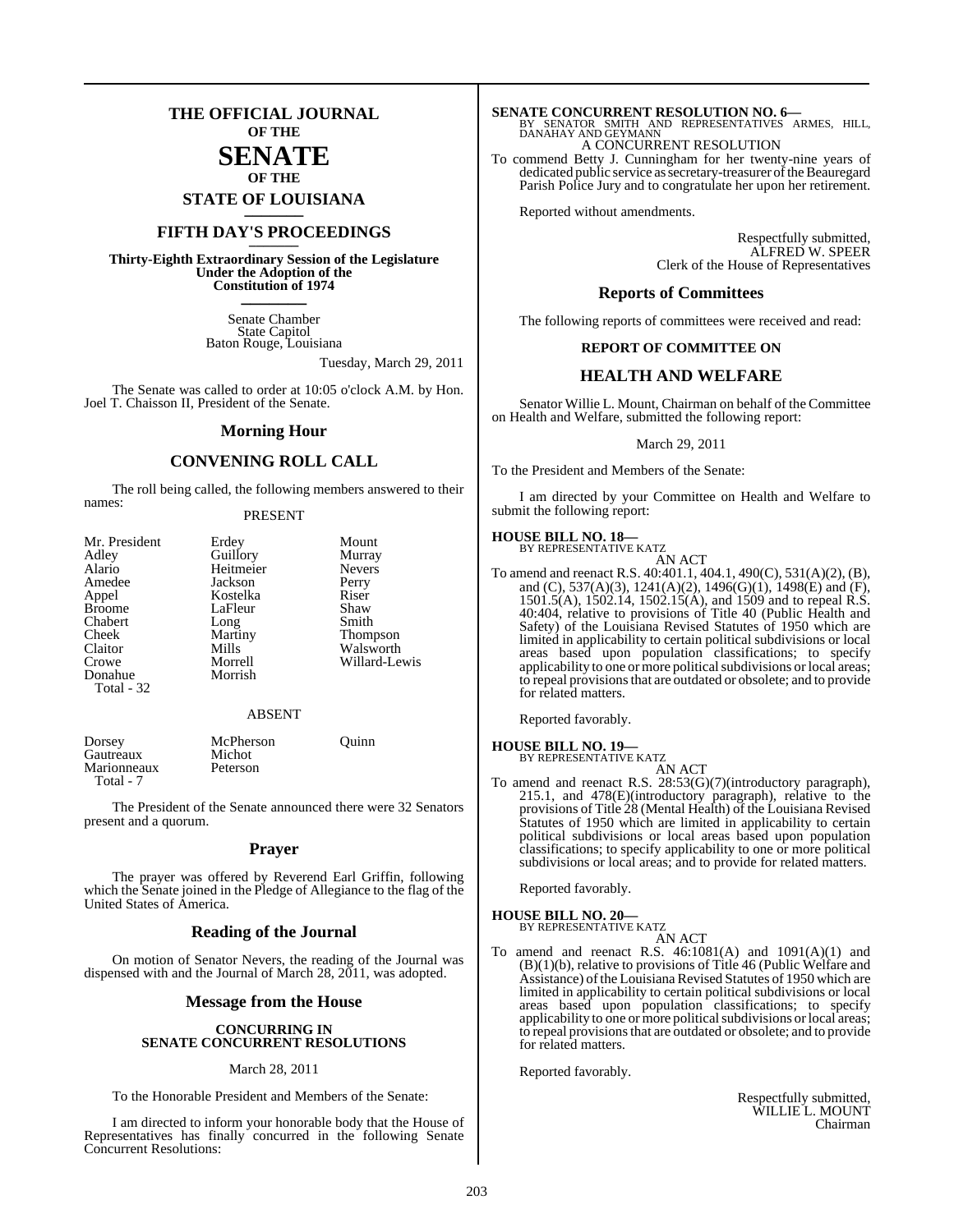### March 29, 2011

#### **House Bills and Joint Resolutions on Second Reading Reported by Committees**

Senator Mount asked for and obtained a suspension of the rules to take up House Bills and Joint Resolutions just reported by Committees.

### **HOUSE BILL NO. 18—** BY REPRESENTATIVE KATZ

AN ACT

To amend and reenact R.S. 40:401.1, 404.1, 490(C), 531(A)(2), (B), and (C), 537(A)(3), 1241(A)(2), 1496(G)(1), 1498(E) and (F), 1501.5(A), 1502.14, 1502.15(A), and 1509 and to repeal R.S. 40:404, relative to provisions of Title 40 (Public Health and Safety) of the Louisiana Revised Statutes of 1950 which are limited in applicability to certain political subdivisions or local areas based upon population classifications; to specify applicability to one or more political subdivisions or local areas; to repeal provisionsthat are outdated or obsolete; and to provide for related matters.

Reported favorably by the Committee on Health and Welfare. The bill was read by title and referred to the Legislative Bureau.

### **HOUSE BILL NO. 19—** BY REPRESENTATIVE KATZ

AN ACT

To amend and reenact R.S. 28:53(G)(7)(introductory paragraph), 215.1, and 478(E)(introductory paragraph), relative to the provisions of Title 28 (Mental Health) of the Louisiana Revised Statutes of 1950 which are limited in applicability to certain political subdivisions or local areas based upon population classifications; to specify applicability to one or more political subdivisions or local areas; and to provide for related matters.

Reported favorably by the Committee on Health and Welfare. The bill was read by title and referred to the Legislative Bureau.

### **HOUSE BILL NO. 20—** BY REPRESENTATIVE KATZ

AN ACT

To amend and reenact R.S.  $46:1081(A)$  and  $1091(A)(1)$  and (B)(1)(b), relative to provisions of Title 46 (Public Welfare and Assistance) of the Louisiana Revised Statutes of 1950 which are limited in applicability to certain political subdivisions or local areas based upon population classifications; to specify applicability to one or more political subdivisions or local areas; to repeal provisionsthat are outdated or obsolete; and to provide for related matters.

Reported favorably by the Committee on Health and Welfare. The bill was read by title and referred to the Legislative Bureau.

#### **Senator Broome in the Chair**

#### **Special Order of the Day No. 1**

#### **SENATE BILL NO. 1—** BY SENATOR CHAISSON

AN ACT

To enact R.S. 24:35 and to repeal R.S. 24:35.1, relative to legislative redistricting; to provide for the redistricting of the Senate of the Legislature of Louisiana; to provide for effective dates; and to provide for related matters.

#### **Floor Amendments**

Senator Jackson proposed the following amendments.

#### **SENATE FLOOR AMENDMENTS**

Amendments proposed by Senator Jackson to Engrossed Senate Bill No. 1 by Senator Chaisson

#### AMENDMENT NO. 1

On page 8, delete lines 12 through 29, and insert in lieu thereof the following:

 $\Gamma(28)$  District 28 is composed of Precincts 3-2, 3-5, 7-2, 7-3 and 7-4 of Acadia Parish; Allen Parish; Precincts 2-1A, 2-2B, 2-4A, 2-4B, 2-4D, 2-5C, 2-7, 2-8, 3-1A, 3-1B, 3-1C, 3-3A, 4-1, 4-2, 5-1, 7-1, 7-2, 7-3, 8-1, 8-2A, 8-2B, 8-3A, 9-1A, 9-1C, 9-2, 9-3A, 9-4A, 9-5C, 9-6A, 9-6B, 10-2B, 10-2C, 10-3A, 10-3D, 10-4 and 10-5C of Avoyelles Parish; Evangeline Parish; Precincts 1-5, 1-19, 1-24, 5-1, 5-2, 5-4, 5-5, 5-6 (Part) Tract 960200 - Blocks 1012, 1013, 1014, 1015, 1016, 1017 and 5-8, 6-2, 6-5, 6-6, 6-7, 6-8, 6-9, 6-11, 6-13, 6-14 and 6-16A of St. Landry Parish.

(29) District 29 is composed of Precincts 3-1, 3-9, 3-10, 4-6 and 4-7 of Natchitoches Parish; Precincts C17, C18, C19, C22, C23, C26, C27,C30,C31,C32,C33,C34,C35,C36,C37,C38,C40,C41,C42, N5, N6, N7, N8, N9, N10, N11, N12, N13, N14, N15, N16, N17, N18, N19, N22, N26, N27, N28, N29, S2, S7, S8, S9, S10, S11, S13, S14, S15, S16, S17, S18, S19, S20, S21, S22, S23, S24, S25, S26, S27, S28 and S29 of Rapides Parish; Sabine Parish and Precincts 6-1, 6-2, 6-3 and 6-4 of Vernon Parish."

#### AMENDMENT NO. 2

 $\frac{74.44}{20}$  on page 9, delete lines 5 through 29, and on page 10, delete lines 1 through 20, and insert in lieu thereof the following:

"(31) District 31 is composed of Bienville Parish; Precincts 2-1, 3-2 and 3-3 of Grant Parish; Precincts 1-1, 1-2, 1-3, 2-1, 2-2, 3-1, 3-3, 6-2, 9-1, 10-1, 10-2, 10-3, 10-5, 11-1, 11-2, 11-3, 12-1 and 12-2 ofLincoln Parish; Precincts 1-1, 1-3, 1-3A, 1-4, 1-4B, 1-5, 1-5A, 1-6, 1-8, 1-9A, 1-10A, 1-11, 1-13, 3-2, 3-3, 3-4, 3-5, 3-6, 3-7, 3-8, 4-1, 4-2, 4-3, 4-4, 4-5 and 4-8 of Natchitoches Parish; Precincts C1, C2, C3, C4, C5, C6, C7, C8, C9, C10, C11, C13, C14, C15, C20, C21, C24, C25, C28, C39, N1, N2, N3, N4, N20, N21, S1, S4, S5 and S6 of Rapides Parish and Red River Parish.

(32) District 32 is composed of Precincts 1-1, 1-2, 2-2A, 2-2C, 2-3A, 2-5A, 2-5B, 3-3D, 5-2, 6-1A, 6-2A, 7-3A, 11-1 and 11-2A of Avoyelles Parish; Caldwell Parish; Catahoula Parish; Precincts 1-3 (Part) that portion northwest of US Highway 65, 3-1, 3-2, 3-3, 4-1, 4-2, 4-3, 4-4, 4-6, 5-2, 5-3, 5-4, 5-5, 5-6 and 5-7 ofConcordia Parish; Franklin Parish; La Salle Parish; Precincts 25, 26, 56, 57 and 58 of Ouachita Parish; Precincts N23, N24 and N25 of Rapides Parish and West Feliciana Parish.

(33) District 33 is composed of Precincts 2, 3, 4, 6, 9, 10, 12, 13, 20, 21, 22, 23, 24, 25, 26, 27, 28, 29, 30, 34, 35, 38, 39, 40, 41, 42, 43, 44, 45, 47, 48, 49, 50, 51, 53 and 54 of Morehouse Parish; Precincts 1, 2, 4, 5, 6, 7, 8, 32, 33, 35, 36, 37, 38, 41, 42, 43, 44, 44A, 45, 46, 49, 50, 51, 52, 53, 64, 71, 75, 76 and 77 of Ouachita Parish; Precincts 2, 3, 4, 5, 6, 7, 8, 9, 10, 11, 12, 13, 14, 15, 16, 17, 18, 19, 20, 21, 22, 23, 24, 25, 26, 27, 28 and 29 of Union Parish and West Carroll Parish.

(34) District 34 is composed of Precincts 1-1, 1-2, 1-3 (Part) that portion southeast of US Highway 65, 1-4, 2-1, 2-4 and 5-1 of Concordia Parish; East Carroll Parish; Madison Parish; Precincts 1, 5, 7, 8, 14, 15, 16, 17, 18, 31, 33, 36, 37, 52 and 55 of Morehouse Parish; Precincts 3, 9, 9A, 10, 11, 12, 13, 14, 15, 16, 17, 18, 19, 20, 21, 22, 23, 24, 27, 28, 29, 30, 60, 63, 65, 66, 67, 68, 69, 70, 72, 73, 74 and 79 of Ouachita Parish; Richland Parish and Tensas Parish.

(35) District 35 is composed of Precincts 1-1, 1-2, 1-3, 2-2, 2-3, 3-1, 4-1, 4-2, 5-1, 5-2, 6-1, 6-2, 6-3, 7-1, 7-2, 7-3, 7-4, 8-1, 8-2 and 8-3 of Grant Parish; Jackson Parish; Precincts 3-2, 3-4, 3-5, 4-1, 4-2, 4-3, 4-4, 4-5, 5-1, 5-2, 5-3, 5-4, 6-1, 6-3, 6-4, 6-5, 7-1, 7-2, 8-1, 8-2, 8-3, 9-2, 9-3 and 10-4 of Lincoln Parish; Precincts 1-1A, 1-2, 1-4A, 1-7, 1-9, 1-10, 1-10B, 1-12, 1-14, 2-1, 2-2, 2-3, 2-4, 2-5, 2-6, 2-7, 2-7A, 2-8, 2-9 and 4-9 of Natchitoches Parish; Precincts 31, 34, 39, 40, 47, 48, 54, 55, 59, 61, 62 and 78 of Ouachita Parish and Winn Parish.

(36) District 36 is composed of Precincts 2-1, 2-17A, 2-18A, 2-18B, 2-18C, 2-21A, 2-21B, 2-21C, 2-21D, 2-22A, 2-22B, 3-1, 3-2, 3-3, 3-4, 4-1A, 4-2, 4-3A, 4-3B, 4-3C, 4-4A, 4-4B, 4-5A, 4-6, 4-7, 4-9, 4-11A, 4-11B and 4-11C of Bossier Parish; Claiborne Parish; Precincts 1 of Union Parish and Webster Parish."

Senator Jackson moved the adoption of the amendments.

Senator Chaisson objected.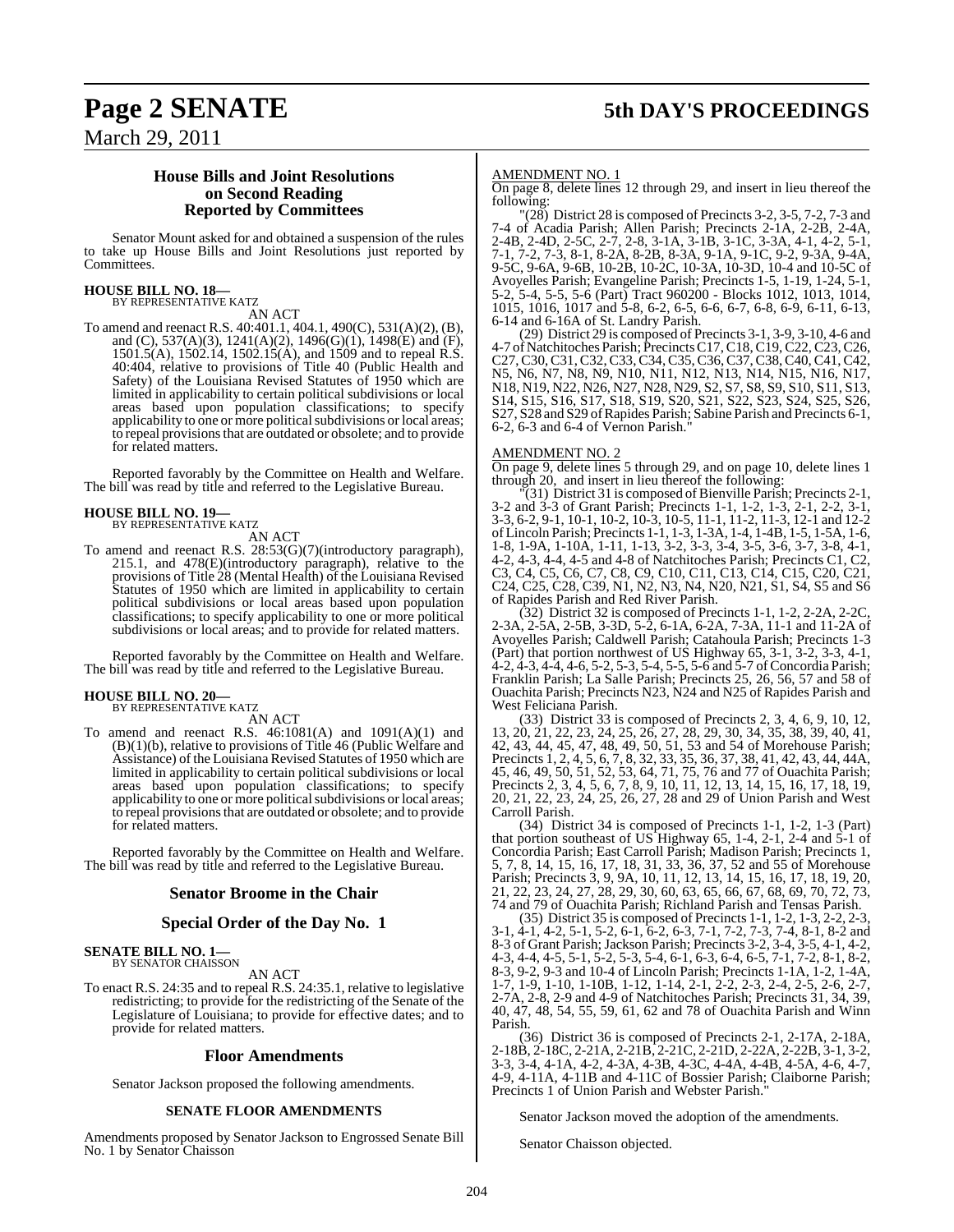### **5th DAY'S PROCEEDINGS Page 3 SENATE**

#### **ROLL CALL**

The roll was called with the following result:

#### YEAS

| <b>Broome</b> |  |
|---------------|--|
| Dorsey        |  |
| Guillory      |  |
| Total - 9     |  |
|               |  |

Heitmeier Murray<br>Jackson Peterso Peterson Morrell Willard-Lewis

Walsworth

#### **NAYS**

| Mr. Presidei |
|--------------|
| Adley        |
| Alario       |
| Amedee       |
| Appel        |
| Chabert      |
| Cheek        |
| Claitor      |
| Crowe        |
| Donahue      |
| Total - 28   |
|              |

nt Erdey Nevers<br>Gautreaux Perry Gautreaux Perry<br>Kostelka Quinn Kostelka Quinn<br>Long Riser Long Riser<br>Marionneaux Shaw Marionneaux Shaw<br>Martiny Smith Martiny Smith<br>
McPherson Thompson McPherson<br>Mills Morrish Mount

#### ABSENT

LaFleur Michot Total - 2

The Chair declared the amendments were rejected.

#### **Floor Amendments**

Senator Jackson proposed the following amendments.

#### **SENATE FLOOR AMENDMENTS**

Amendments proposed by Senator Jackson to Engrossed Senate Bill No. 1 by Senator Chaisson

#### AMENDMENT NO. 1

On page 2, delete lines 2 through 11, and insert the following:

 $(2)$  District 2 is composed of Precincts 30, 36, 37, 39, 42, 44, 45, 47, 48, 49, 50, 51, 52, 53, 54, 55, 56, 57 and 60 of Ascension Parish; Precincts 1-1, 1-2, 2-1, 2-2, 4-1, 4-2, 5-1, 5-2, 6-1, 6-2 and 7-1 of Assumption Parish; Precincts 1, 2, 3, 6, 7, 8, 10, 11, 12, 13, 13A, 13B, 13C, 14, 14A, 15, 16, 19, 19A, 20 and 23 of Iberville Parish; Precincts 1-2, 1-3, 1-4, 2-1, 2-1A, 2-3, 2-3A, 2-4, 2-4A, 2-5, 2-7, 2-9, 2-10, 5-1, 5-1A and 5-1B of Lafourche Parish; Precincts 1-1 of St. Charles Parish; St. James Parish and Precincts 1-1, 1-2, 1-3, 1-4, 1-5, 2-1, 2-2, 2-3, 2-4, 3-1, 3-2, 3-3, 3-4, 4-1, 4-3 and 4-9 of St. John the Baptist Parish."

#### AMENDMENT NO. 2

On page 5, delete lines 6 through 11, and insert the following:

"(13) District 13 is composed of Precincts 3-6 and 3-14 of East Baton Rouge Parish; Precincts 1, 1A, 1B, 1C, 1D, 2, 2A, 3, 3A, 4, 4A, 5, 5A, 5B, 6, 6A, 6B, 7, 7A, 7B, 8A, 8B, 10, 11, 11A, 12, 13A, 13B, 19, 20, 23, 24, 24A, 24B, 24C, 24D, 25, 26, 26A, 26B, 26C, 27, 28A, 28B, 29, 30, 35, 35A, 36, 36A, 39, 39A, 40, 40A and 41 of Livingston Parish and Precincts 137, 137A, 137C, 137D and 149 of Tangipahoa Parish."

#### AMENDMENT NO. 3

On page 5, delete lines 27 through 29, and on page 6, delete lines 1 through 19, and insert the following:

 $\sqrt{\ }$  (17) District 17 is composed of Precincts 2-3, 3-1, 3-2, 5-3, 5-4, 7-2, 8-1 and 9-1 of Assumption Parish; Precincts 2-7, 2-21, 2-26, 2-29 and 2-32 of East Baton Rouge Parish; East Feliciana Parish; Precincts 4, 5, 6A, 14B, 15A, 15B, 17, 17A, 18, 21, 22, 24, 25, 25A, 25B, 26, 26A, 27, 28, 29, 30, 31 and 32 of Iberville Parish; Pointe Coupee Parish; Precincts 1-1, 1-2, 2-1, 2-2, 3-1, 3-2, 3-3, 5-2, 6-1 and 6-2 of St. Helena Parish; Precincts 1-2 and 1-5 of St. Martin Parish and West Baton Rouge Parish.

# March 29, 2011

(18) District 18 is composed of Precincts 1, 2, 3, 4, 5, 6, 7, 8, 9, 10, 11, 12, 13, 14, 15, 16, 17, 18, 19, 20, 21, 22, 23, 24, 25, 26, 27, 28, 31, 32, 33, 34, 35, 40, 41, 43, 58 and 61 of Ascension Parish and Precincts 14, 15, 16, 17, 18, 21, 22, 23A, 23B, 31, 32, 33, 34, 38 and 43 of Livingston Parish.

(19) District 19 is composed of Precincts 104, 108, 115, 13-KB, 21-K, 22-K, 23-K, 24-K, 26-K (Part) that portion southwest of Illinois Central Railroad, 29-K, 30-K, 31-K and 33-K of Jefferson Parish; Precincts 3-1, 3-2, 3-3, 3-4, 3-5, 3-6, 4-1, 6-3, 7-1, 7-2, 7-3 and 7-4 of Lafourche Parish; Precincts 1-2, 1-3, 1-5, 1-6, 2-1, 2-2, 2-3, 2-4, 2-5, 3-1, 3-2, 3-3, 3-4, 3-5, 3-6, 4-1, 4-2, 4-3, 4-4, 5-1, 5-2, 5-3, 5-4, 5-5, 6-1, 6-2, 6-3, 6-4, 6-5, 6-6, 6-7, 6-8, 7-1, 7-2, 7-3 and 7-4 of St. Charles Parish and Precincts 4-2, 4-4, 4-8, 5-1, 5-2, 5-3, 5-4, 5-5, 5-6, 5-7, 6-1, 6-3, 6-4, 7-2, 7-3, 7-4, 7-5 and 7-7 of St. John the Baptist Parish."

Senator Jackson moved the adoption of the amendments.

Senator Chaisson objected.

#### **ROLL CALL**

The roll was called with the following result:

#### YEAS

| Broome<br>Dorsey<br>Guillory<br>Total - 8                                                                                   | Jackson<br>Morrell<br>Murray                                                                                    | Peterson<br>Willard-Lewis                                                                                     |
|-----------------------------------------------------------------------------------------------------------------------------|-----------------------------------------------------------------------------------------------------------------|---------------------------------------------------------------------------------------------------------------|
|                                                                                                                             | <b>NAYS</b>                                                                                                     |                                                                                                               |
| Mr. President<br>Adley<br>Alario<br>Amedee<br>Appel<br>Chabert<br>Cheek<br>Claitor<br>Donahue<br>Erdev<br><b>Total</b> - 30 | Gautreaux<br>Heitmeier<br>Kostelka<br>LaFleur<br>Long<br>Marionneaux<br>Martiny<br>McPherson<br>Michot<br>Mills | Morrish<br>Mount<br><b>Nevers</b><br>Perry<br>Ouinn<br>Riser<br>Shaw<br>Smith<br><b>Thompson</b><br>Walsworth |

ABSENT

Crowe Total - 1

The Chair declared the amendments were rejected.

#### **Floor Amendments**

Senator Jackson proposed the following amendments.

#### **SENATE FLOOR AMENDMENTS**

Amendments proposed by Senator Jackson to Engrossed Senate Bill No. 1 by Senator Chaisson

#### AMENDMENT NO. 1

On page 9, line 19, change "Precinct 1" to "Precincts 1, 2, 3, 4, 5, 6, 7, 8, 9 and 10"

AMENDMENT NO. 2 On page 9, line 23, between "6" and "20", delete "13"

#### AMENDMENT NO. 3 On page 9, line 24, delete "31"

#### AMENDMENT NO. 4

On page 9, line 25, after "2," delete "3," and after "8," delete "9,"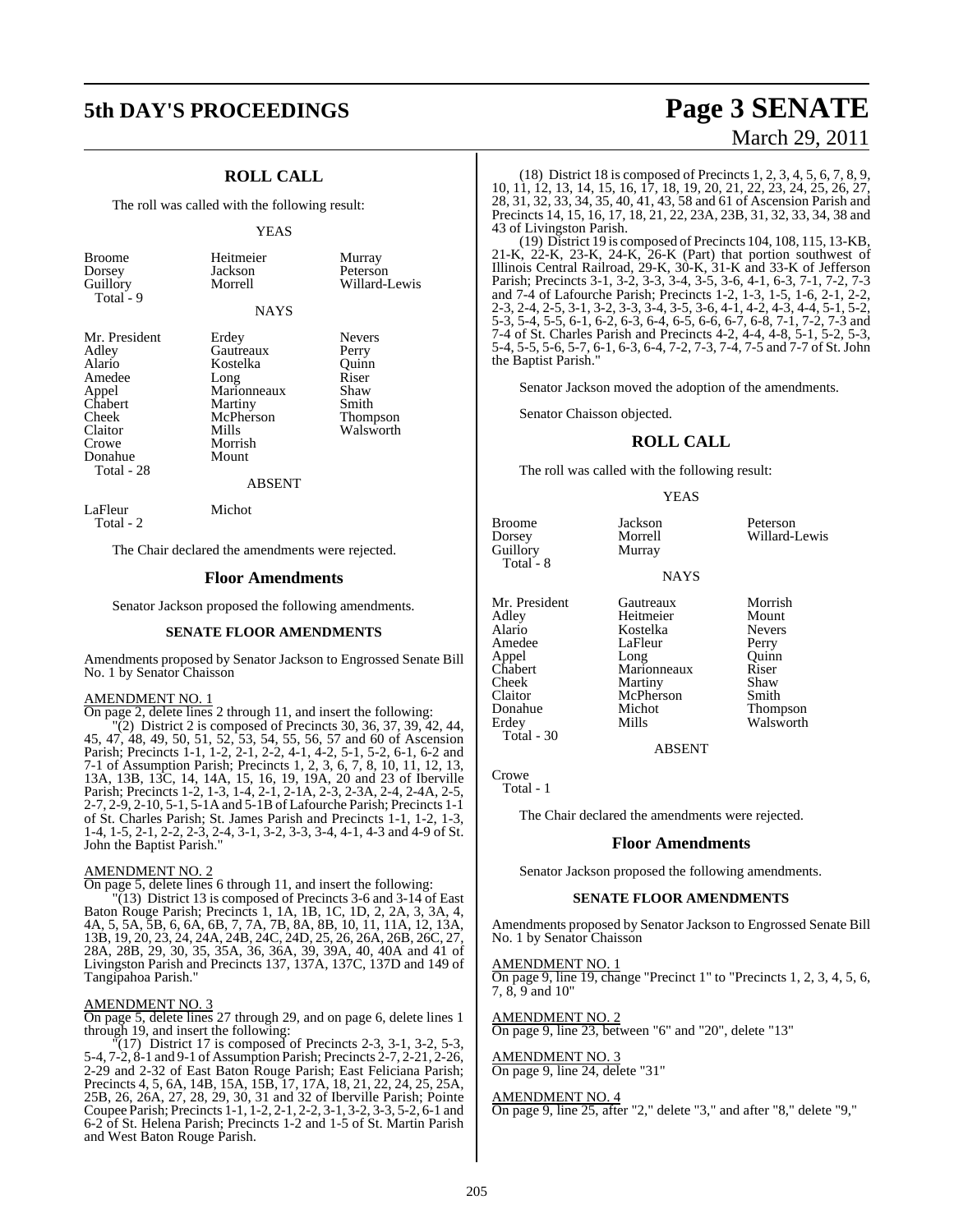### March 29, 2011

AMENDMENT NO. 5 On page 9, line 26, after "Union Parish" insert "; East Carroll Parish"

AMENDMENT NO. 6 On page 9, line 29, at the end of the line delete "East"

AMENDMENT NO. 7 On page 10, line 1, delete "Carroll Parish;"

AMENDMENT NO. 8 On page 10, line 1, after "12," insert "13,"

AMEND<u>MENT NO. 9</u> On page 10, line 2, before "33," insert "31,"

AMENDMENT NO. 10 On page 10, line 2, after "Precincts" insert "3, 9,"

AMENDMENT NO. 11 On page 10, line 4, after "Precincts" delete "2, 3, 4, 5, 6, 7, 8, 9, 10,"

Senator Jackson moved the adoption of the amendments.

Senator Chaisson objected.

#### **ROLL CALL**

The roll was called with the following result:

#### YEAS

NAYS

Broome Jackson Peterson<br>Dorsey Morrell Willard-J Guillory Total - 8

Alario Kostelka Never<br>Amedee LaFleur Perry Chabert Marionneaux Riser Claitor McPherson<br>Donahue Michot Donahue Michot Thompson<br>
Erdey Mills Walsworth Total - 30

Morrell Willard-Lewis<br>Murray

Mr. President Gautreaux Morrish<br>
Adley Heitmeier Mount Heitmeier Mount<br>Kostelka Nevers Amedee LaFleur Perry<br>
Appel Long Quinn Appel Long Quinn Cheek Martiny Shaw<br>Claitor McPherson Smith Walsworth

**ABSENT** 

Crowe

Total - 1

The Chair declared the amendments were rejected.

#### **Floor Amendments**

Senator Marionneaux proposed the following amendments.

#### **SENATE FLOOR AMENDMENTS**

Amendments proposed bySenator Marionneaux to Engrossed Senate Bill No. 1 by Senator Chaisson

#### AMENDMENT NO. 1

On page 6, line 6, after "Parish" insert "and Precincts 2-2 and 7-2 of West Feliciana Parish"

#### AMENDMENT NO. 2

On page 9, delete line 20, and insert "Richland Parish and Precincts 1-1, 2-1, 3-2, 3-3, 4-1, 4-2, 4-3, 5-1, 5-2, 5-3, 6-1, 6-2, 6-3, 7-1 and 7-4 of West Feliciana Parish."

### **Page 4 SENATE 5th DAY'S PROCEEDINGS**

On motion of Senator Marionneaux, the amendments were adopted.

#### **Floor Amendments**

Senator Amedee proposed the following amendments.

#### **SENATE FLOOR AMENDMENTS**

Amendments proposed by Senator Amedee to Engrossed Senate Bill No. 1 by Senator Chaisson

AMENDMENT NO. 1 On page 2, line 2, delete "42,"

AMENDMENT NO. 2 On page 2, line 4, after "5-2," insert "6-1,"

AMENDMENT NO. 3 On page 5, line 27, delete "6-,1"

AMENDMENT NO. 4 On page 6, at the end of the line 8, after "41," insert "42,"

On motion of Senator Amedee, the amendments were adopted.

The bill was read by title. Senator Chaisson moved the final passage of the amended bill.

### **ROLL CALL**

The roll was called with the following result:

YEAS

Mr. President Donahue Morrish<br>Adley Erdev Mount Adley Erdey Mount<br>
Alario Gautreaux Nevers Alario Gautreaux Nevers Appel LaFleur Riser<br>
Chabert Marionneaux Shaw Chabert Marionneaux Shaw<br>Cheek Martiny Smith Cheek Martiny<br>Claitor Michot Claitor Michot Thompson<br>Crowe Mills Walsworth Total - 27

Heitmeier Quinn<br>LaFleur Riser Walsworth

NAYS

Dorsey Long Perry Guillory McPherson Peterson Jackson Morrell Willard-Lewis Total - 12

Broome Kostelka Murray<br>Dorsey Long Perry

ABSENT

Total - 0

The Chair declared the amended bill was passed, ordered reengrossed and sent to the House. Senator Chaisson moved to reconsider the vote by which the bill was passed and laid the motion on the table.

#### **Mr. President in the Chair**

### **Rules Suspended**

Senator Mount asked for and obtained a suspension of the rules to revert to the Morning Hour.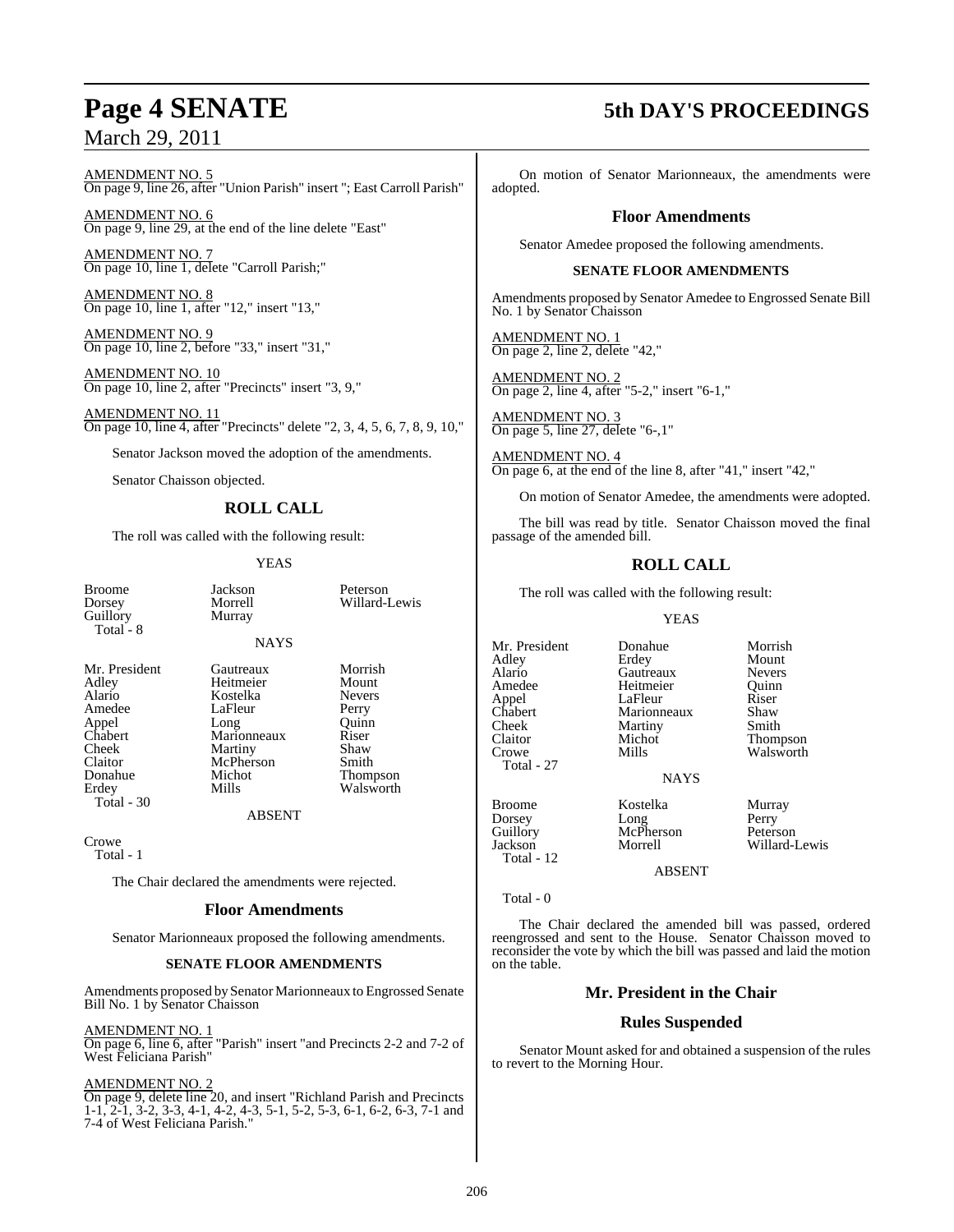## **5th DAY'S PROCEEDINGS Page 5 SENATE**

#### **Introduction of Senate Concurrent Resolutions**

Senator Willard-Lewis asked for and obtained a suspension of the rules to read Senate Concurrent Resolutions a first and second time.

# **SENATE CONCURRENT RESOLUTION NO. 7—**<br>BY SENATOR WILLARD-LEWIS AND REPRESENTATIVE STIAES A CONCURRENT RESOLUTION

To commend Sheila W. Seals, a Dr. Martin Luther King, Jr. Charter School for Science and Technology social worker, on being named school social worker of the year by the National Association of Social Workers, Louisiana Chapter.

The concurrent resolution was read by title. Senator Willard-Lewis moved to adopt the Senate Concurrent Resolution.

#### **ROLL CALL**

The roll was called with the following result:

#### YEAS

| Mr. President | Gautreaux      | Morrish       |
|---------------|----------------|---------------|
| Adley         | Guillory       | Mount         |
| Alario        | Heitmeier      | Murray        |
| Amedee        | Jackson        | <b>Nevers</b> |
| Appel         | Kostelka       | Perry         |
| <b>Broome</b> | LaFleur        | Peterson      |
| Chabert       | Long           | Ouinn         |
| Cheek         | Marionneaux    | Riser         |
| Claitor       | <b>Martiny</b> | Shaw          |
| Crowe         | McPherson      | Smith         |
| Donahue       | Michot         | Thompson      |
| Dorsey        | Mills          | Walsworth     |
| Erdey         | Morrell        | Willard-Lewis |
| Total - 39    |                |               |
|               | NAYS           |               |

Total - 0

#### ABSENT

Total - 0

The Chair declared the Senate adopted the Senate Concurrent Resolution and ordered it sent to the House.

### **SENATE CONCURRENT RESOLUTION NO. 8—** BY SENATOR MCPHERSON

A CONCURRENT RESOLUTION To expressthe sincere and heartfelt condolences of the Legislature of Louisiana upon the death of Elton C. Pody.

The concurrent resolution was read by title. Senator McPherson moved to adopt the Senate Concurrent Resolution.

#### **ROLL CALL**

The roll was called with the following result:

#### YEAS

| Mr. President | Guillory    | Mount         |
|---------------|-------------|---------------|
| Adley         | Heitmeier   | Murray        |
| Alario        | Jackson     | <b>Nevers</b> |
| Amedee        | Kostelka    | Perry         |
| Appel         | LaFleur     | Peterson      |
| <b>Broome</b> | Long        | Ouinn         |
| Chabert       | Marionneaux | Riser         |
| Cheek         | Martiny     | Shaw          |

Crowe McPherson Smith<br>
Donahue Michot Thom Donahue Michot Thompson Dorsey Mills Walsworth Gautreaux Total - 38

Morrell Willard-Lewis<br>Morrish

**NAYS** 

ABSENT

Claitor Total - 1

Total - 0

The Chair declared the Senate adopted the Senate Concurrent Resolution and ordered it sent to the House.

### **SENATE CONCURRENT RESOLUTION NO. 9—** BY SENATOR SMITH AND REPRESENTATIVE DANAHAY

A CONCURRENT RESOLUTION

To commend Fausto's Restaurant and owner, Fausto Mejia, on being selected Business of the Year by the DeQuincy Chamber of Commerce.

The concurrent resolution was read by title. Senator Smith moved to adopt the Senate Concurrent Resolution.

#### **ROLL CALL**

The roll was called with the following result:

#### YEAS

Mr. President Guillory Mount<br>Adley Heitmeier Murray Adley Heitmeier Murray Alario Jackson Nevers Amedee Kostelka<br>Appel LaFleur Broome Long Quinr<br>
Chabert Marionneaux Riser Chabert Marionneaux Riser Cheek Martiny Shaw<br>Crowe McPherson Smith Crowe McPherson<br>Donahue Michot Donahue Michot Thompson Gautreaux Total - 38

Peterson<br>Quinn Dorsey Mills Walsworth<br>Brdey Morrell Willard-Le Morrell Willard-Lewis<br>Morrish

**NAYS** 

ABSENT

Claitor

Total - 1

Total - 0

The Chair declared the Senate adopted the Senate Concurrent Resolution and ordered it sent to the House.

#### **SENATE CONCURRENT RESOLUTION NO. 10—** BY SENATOR MCPHERSON

A CONCURRENT RESOLUTION To urge and request the LouisianaCommunity and TechnicalCollege System to register all students who complete the certified nurse aide portion of the Patient Care Technician curriculum on the certified nurse aide registry and to report certain information to the Senate and House committees on health and welfare.

The concurrent resolution was read by title. Senator McPherson moved to adopt the Senate Concurrent Resolution.

# March 29, 2011